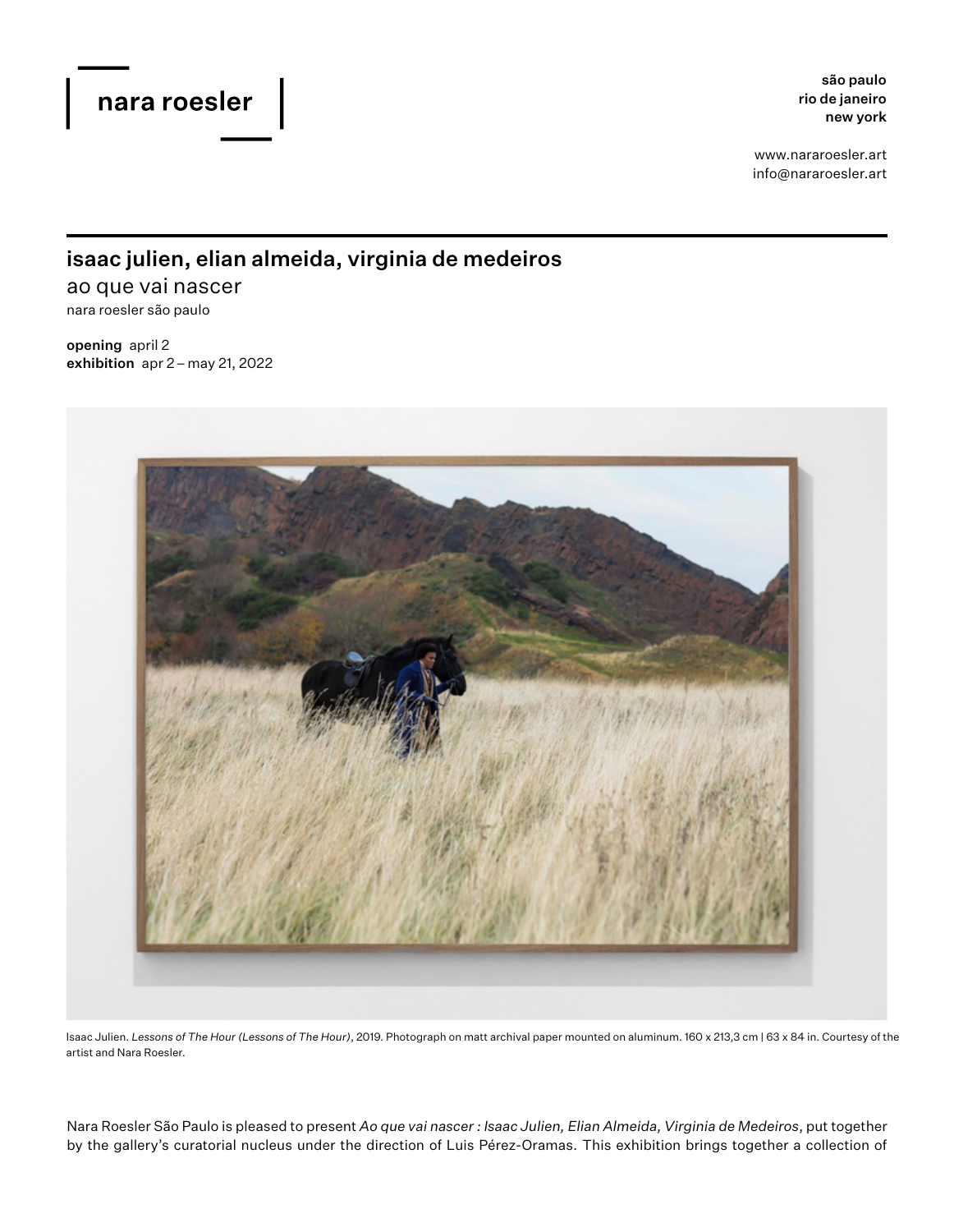## nara roesler

distinguished works by British artist Isaac Julien and Brazilian artists Virginia de Medeiros and Elian Almeida. *Ao que vai nascer*  will be open to the public from April 2, as a part of SP-Arte's official program and will be on view until May 21, 2022.

The exhibition is centered around a selection of photographs from *Lessons of the Hour*, a celebrated video installation by Isaac Julien. The piece, after being extensively presented in London, Los Angeles, and Amsterdam, will now be exhibited in Brazil for the first time.

*Lessons of the Hour* focuses on African-American Frederick Douglass, a key figure in American Abolitionism during the 19th century. These stunning and carefully staged portraits recreate and re-fictionalize the story around one of the most photographed personalities of 19th century America.

Julien's living portraits serve as monumental works that bring to light the urgency of Douglass's abolitionist legacy, which is summarized in his famous 1894 speech, *Lessons of the Hour*. Alongside Isaac Julien and his exemplary portraits, the exhibition includes works from Elian Almeida and Virginia de Medeiros, two Brazilian artists whose works serve to further reflect on portraiture through the discussion of racial, social, and historical issues.

Elian Almeida, a young artist from Rio de Janeiro, presents the first act of *O ouro afunda no mar, madeira fica por cima (The gold sinks into the sea, the wood stays on top)*. The project, divided into three parts, focuses on the trafficking of African people to the Americas. Born in Rio de Janeiro, at Cais do Valongo, Brazil's main point of arrival for ships from Africa, Almeida works to highlight the idea of birth; both individual and collective, real and metaphorical, and to reflect and expand on the historical and media narratives of the subject, shedding light on violent aspects of the story that have been deliberately toned down or erased from mainstream narratives.

The iconic series, *Fábula do Olhar (Fable of the Gaze)*, by Virginia de Medeiros adds another layer of meaning to the exhibition by looking at the broader social significance of the portrait and more specifically, individual yearning through image. The works are the result of the artist's encounters with people experiencing homelessness.

Medeiros collaborates with her subjects by recording their stories and images, documenting lives that society tends to render invisible. In addition to racial and social issues, Medeiros' work discusses the portrait itself: the active desire to see and project one's own image in the world as a way to claim the amplitude of our shared human dignity, the unceasing place for all that will be born.

*Ao que vai nascer* captures the power of individual gestures by Julien, Almeida, and Medeiros to create a collective portrait that encompasses, with the deserved respect, individuals and communities that experience racial and social discrimination. Above all, the exhibition aims to present our desire to see and project our own image in the world, as a way to claim the integrity of our human dignity.

## isaac julien

Isaac Julien is one of the most important and influential British visual artists in the fields of installation and film. His work combines several disciplines, including cinema, photography, dance, music, theatre, painting and sculpture, which are caputured in his audio-visual installations, documentaries and photographic pieces. The plurality of his work is not only present in the process of making, but also in the way in which it is exhibited, which includes several screens, with Julien being a pioneer in multiplescreen film installations.

The artist's works often emerge from in-depth investigations of historical personalities, including Langston Hughes, Frantz Fanon and Lina Bo Bardi, in a process that often aims to review history's official versions. Although films are the main form of his artistic production, photography also plays a fundamental role in Julien's oeuvre. In his photographs, he reinvents and redefines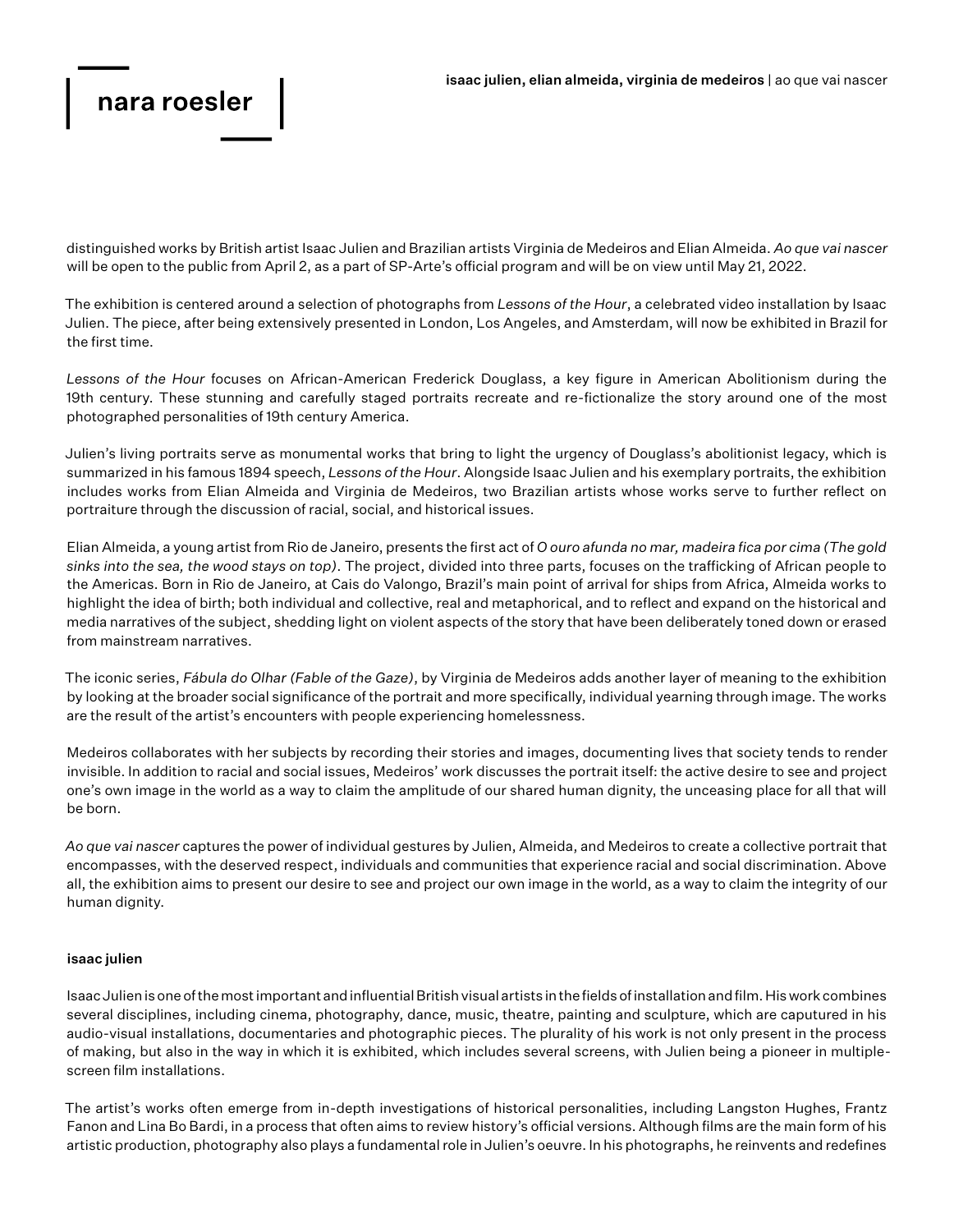## nara roesler

the aesthetics of his audio-visual production using techniques such as collage and digital photomontage.

His film *Young Soul Rebels* (1991) was awarded the Semaine de la Critique prize in Cannes Film Festival. *Frantz Fanon: Black Skin, White Mask* (1996), which the artist co-directed with Mark Nash, received the Pratt and Whitney Canada Grand Prize. Julien was also awarded the McDermott Prize from MIT and The Golden Gate Persistence of Vision Prize (2014) during the San Francisco Film Festival. In 2015, Isaac Julien obtained the Kaino Prize for artistic excellence.

Julien was born in 1960 in London, where he lives and works. He has had various solo exhibitions at institutions such as: *Lessons of the Hour*, at Metro Pictures and Memorial Art Gallery (MAG) (2019), both in New York, USA; *Western Union: Small Boats*, at ARoS Aarhus Kunstmuseum (2018), in Aarhus, Denmark; *To the End of the World*, at Galerie Forsblom (2018), in Stocholm, Sweden; and *Ten Thousand Waves*, at Museu de Arte Contemporânea de Niterói (MAC-Niterói) (2016), in Niterói, Brazil. Julien's work has been included in 57th Venice Bienalle, Italy (2017); at Paris Triennial, France (2012); at 7th Gwangju Biennial, South Korea (2008), and participated in group shows such as *Coming Out: Sexuality, Gender and Identity*, at Walker Museum, in Liverpool and Birmingham Museum and Art Gallery (2017), in Birmingham, UK; *The Shadow Never Lies*, at Minsheng Museum (2016), in Shanghai, China. His work appears in collections around the globe, such as: Guggenheim Museum, New York, USA; Tate Modern, London, UK; Museum of Modern Art (MoMA), New York, USA.

### elian almeida

Elian Almeida's practice is characterized by a convergence of different techniques, such as painting, photography, video and installation, functioning as part of a new generation of artists whose works revindicate protagonism to agents and bodies that have been traditionally marginalized in our society and in the history of art. His body of work addresses decolonialism, exploring the experience and performativity of the black body in contemporary Brazilian society, through a process of recuperating elements from the past - imagens, narratives, characters - as a means of contributing to the process of empowerment and dissemination of afro-brazilian historiography.

On one hand, Almeida's research engages with the biographies of black personalities whose importance has been erased through history, striving to restore the notability that they deserve. On the other hand, the artist also addresses the violent ways in which police approach racialized bodies, exploring matters of privilege within Brazilian culture and society, while also denouncing the myth of racial democracy. In his series *Vogue*, Almeida appropriates the visual identity and aesthetics of the famous fashion magazine, integrating them into the composition of his portraits of black individuals. With this, the artist demonstrates the ways in which his different lines of work have come to converge as a means of encouraging the public to question the ways in which these subjects have been represented and circulated within Brazilian visual culture.

Elian Almeida was born in 1994, in Rio de Janeiro, Brazil. He currently lives and works in Rio de Janeiro, Brazil, and in Paris, France. His works have been exhibited in numerous group shows, including: *Enciclopédia negra*, at Pinacoteca do Estado de São Paulo (2021), in São Paulo, Brazil; *Amanhã há de ser outro dia / Demain sera um autre jour*, at Studio Iván Argote and at Espacio Temporal (2020), in Paris, France; *Esqueleto – 70 anos de UERJ*, at Paço Imperial (2019), in Rio de Janeiro, Brazil; *Arte naïf – Nenhum museu a menos*, at Escola de Artes Visuais do Parque Lage (EAV Parque Lage) (2019), in Rio de Janeiro, Brazil; *Mostra memórias da resistência*, at Centro Municipal de Arte Hélio Oiticica (CMAHO) (2018), in Rio de Janeiro, Brazil; *Bela verão e Transnômade Opavivará*, at Galpão Bela Maré (2018), in Rio de Janeiro, Brazil; *Novas poéticas – Diálogos expandidos em arte contemporânea*, at Museu do Futuro (2016), in Curitiba, Brazil; amongst others.

### virginia de medeiros

Virginia de Medeiros uses investigative processes to transgress hegemonic narratives as a means of giving voice and visibility to neglected, or marginalized histories. In order to do so, Medeiros employs methodologies that are common to both, art and documentary work, including displacement, participation and fabulation.

In her work, Medeiros does not seek to capture or represent the *Other* but rather depicts punctual aspects of certain individuals,